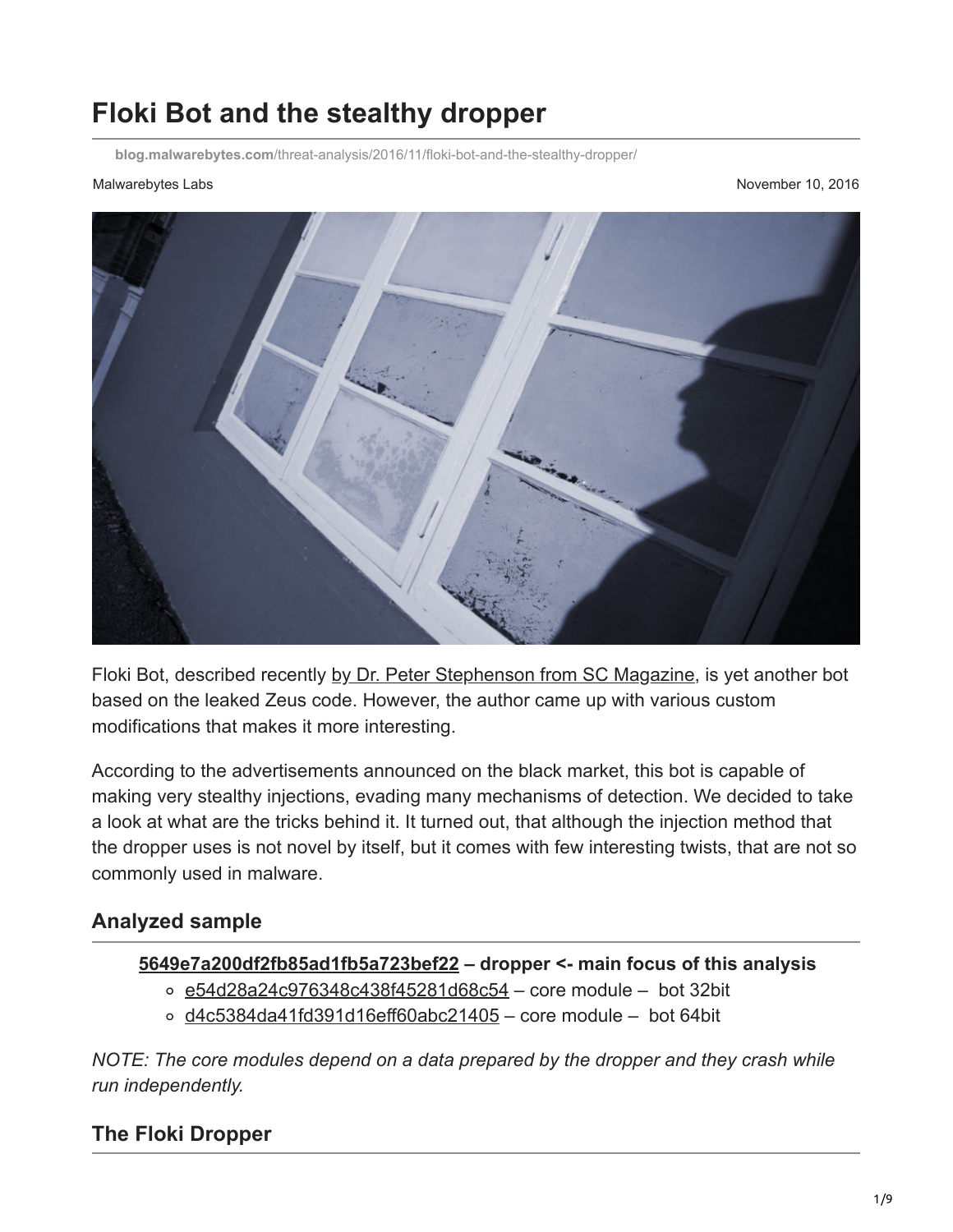The Floki dropper looks simple and it has been found in wild without any outer protection layer. It has 3 resources with descriptive names – *bot32*, *bot64*, and *key*:

| Resource Hacker - 5e1967db286d886b87d1ec655559b9af694fc6e002fea3a6c7fd3c6b0b49ea6e<br>$-23$<br>▣<br><b>. .</b> |          |       |                   |     |                |           |           |       |       |     |     |           |     |             |      |                   |    |   |    |       |            |        |              |       |
|----------------------------------------------------------------------------------------------------------------|----------|-------|-------------------|-----|----------------|-----------|-----------|-------|-------|-----|-----|-----------|-----|-------------|------|-------------------|----|---|----|-------|------------|--------|--------------|-------|
| Help<br>Edit<br>View<br>Action<br>File<br>RCData: BOT32: 0                                                     |          |       |                   |     |                |           |           |       |       |     |     |           |     |             |      |                   |    |   |    |       |            |        |              |       |
| AS                                                                                                             |          |       |                   |     |                |           |           |       |       |     |     |           |     | W.          |      | Dialog<br>$Mer +$ |    |   |    |       |            |        |              |       |
| RCData<br>⊿ ……                                                                                                 | 000062D8 |       | C6 C8             | 96  | ΆA             | 58        | 98        | 83    | 47    | CЕ  | OE. | 22        | 8B. | вA          | - 8D | 8A FE             |    | ∸ |    | X.    | G          |        |              |       |
| $\approx$ BOT32:0                                                                                              | 000062E8 | 5F    | 9D.               | D8. | <b>A9</b>      | <b>A1</b> | 46        | 81    | АR    | F1  | 32. | 34        | AD. |             |      | 76 B2 16 48       |    |   |    |       | F          | 24     | $\mathbf{v}$ | H     |
| ☆ BOT64 : 0<br>:                                                                                               | 000062F8 | D8.   | -81               | 9A  | E8             | 41        | E9.       | 13    | D2    | 78  | 48  | 25        | 20  |             |      | 22 52 1D AC       |    |   |    | А     |            | xH% "R |              |       |
| $\longrightarrow K EY:0$                                                                                       | 00006308 |       | D <sub>3</sub> 35 | 17  | B5.            | 2B        | 33        | 24    | - 59  | 41  | 08  | FB.       | 8D  | B8.         |      | 5A 42 40          |    |   | 5. |       | $+35YA$    |        |              | ZB@   |
|                                                                                                                | 00006318 | 44    | DE.               | AD. | 61             | 24        | 74        | 41    | -90   |     | 1 F | BE.       | 55. | 47          | D4.  | FD 84             |    |   | D  |       | astA !     |        | UG           |       |
|                                                                                                                | 00006328 | 8F.   | 16                | 28. | <b>B6</b>      | 72        | <b>A7</b> | D8.   | C0    | 2A  | 75. | -36       | 8F  | 99          |      | 25 32 F1          |    |   |    | r     |            | *u6    | -82          |       |
|                                                                                                                | 00006338 | 34    | 1 F.              | 83. | 6F             | DB        | 72        |       | 3E 58 | -96 | 6D. | C4        | FF  | F9.         |      | 75 9A DC          |    |   | 4  |       | o r>X m    |        | u            |       |
|                                                                                                                | 00006348 | 62.   | -14               | FB. | 88.            | -6D       | 38.       | DE 07 |       | 85. |     | 14 F5 AD  |     | C2 B4 E6 96 |      |                   |    |   | b  | m8    |            |        |              |       |
|                                                                                                                | 00006358 |       | 18 98             | 70  | 3E             | 17        | BD        | A5.   | -41   | 1B  |     | 8A 04     | C1  | A5 2B       |      | CA 67             |    |   |    | p>    | А          |        |              | + g   |
|                                                                                                                | 00006368 |       | CE 86 55          |     | FF             | 89        | 01        | 02    | E.C.  | D0. | 74  | A6        | C8. | E6          | FB   | 7B 42             |    |   |    | U     |            | τ      |              | ${ }$ |
|                                                                                                                | 00006378 | 30 A5 |                   | A8  | 01             | 78        | 7В        | F8.   | 46    | 32  | ΆF  | <b>B6</b> | 58  | 4E          |      | 3B 5A 87          |    |   | 0  |       | $x \in F2$ |        | XN: Z        |       |
|                                                                                                                | 00006388 | A4    | 25                | 31  | D9.            | <b>KK</b> |           |       |       | FЕ  |     | 65        | 6C  | 12          | 32   | 19                | 84 |   |    | $\$1$ | t.<br>v    |        | e12          |       |
|                                                                                                                | 00006398 | 03.   | 57                | 3A  |                |           |           | 1 F.  | F5    |     | F1  | F9        | 52  | BC OD DE 73 |      |                   |    |   |    | W:    |            |        | R            | s     |
| 94 731                                                                                                         |          |       |                   |     | Off. 0, Sel. 0 |           |           |       |       |     |     |           |     |             |      |                   |    |   |    |       |            |        |              |       |

When we try to observe its activity, we can see it making an injection into explorer.

|              | 87.41        | 47 184 K       | 29 228 K |                                      |                       |
|--------------|--------------|----------------|----------|--------------------------------------|-----------------------|
| explorer.exe | 22.66<br>--- | 2 2 9 6 K<br>. | -----    | 5484 K 2120 Windows Explorer<br>---- | Microsoft Corporation |

Indeed, when we attach the debugger to the newly created explorer process, we can see some alien code implanted – it is written on three additional memory areas with full permissions (RWE):

| 1200001 00001000<br>00001000                                                                                                            | RUE<br>Map<br>Map.<br>RWE<br>RUE                                                                                                                                                                                                                                                                      |                                                                                                                                                                                     |
|-----------------------------------------------------------------------------------------------------------------------------------------|-------------------------------------------------------------------------------------------------------------------------------------------------------------------------------------------------------------------------------------------------------------------------------------------------------|-------------------------------------------------------------------------------------------------------------------------------------------------------------------------------------|
| 00001000<br>00067000                                                                                                                    | <b>RWE</b><br><b>RUE</b><br>Map.<br>R<br>Map<br>Map<br>Copt                                                                                                                                                                                                                                           | \Device\HarddiskVoiume2\Windows\System32\locale.nls<br>\Device\HarddiskVolume2\Windows\en-US\explorer.exe.mui                                                                       |
|                                                                                                                                         | Pı<br>Pı<br>D   Dump - 0007000000070FFF<br>Pτ<br>Ma<br>00070000 20                                                                                                                                                                                                                                    | $\Sigma$<br>回                                                                                                                                                                       |
| explorer<br>explorer text<br>explorer data                                                                                              | Pr<br>øø<br>00070010 E0<br>00070020 58<br>00070030 00<br>00070040 00<br>12<br>64<br>F9<br>-60<br>0Ø.<br>øø<br>Pr<br>33<br>58 67<br>00 00<br>88<br>88<br>00<br>58<br>7F<br>PE header<br>Ima<br>ØØ<br>-90<br>øø<br>code, import-<br>Ima<br>øā<br>øø<br>ØØ.<br>ñй<br>80<br>80<br>data<br>Ima<br>00070050 | 器<br>94<br>98<br>36<br>80<br>4B 23 27 0 *. d. : 616CK#<br>888<br>90<br>88<br>00<br>90<br>00 00<br>00<br>00<br>00<br>-99<br>XSS6ZZq<br>ØØ<br>88<br>90<br><b>ØØ</b><br>88.88<br>00 00 |
| 98103988<br>explorer sro<br>explorer reloc<br>00000000<br>0410000 00018000<br>0430000 00001000                                          | Ima<br>resources<br>relocations<br>Ima<br><b>D</b>   Dump - 0006000000060FFF<br>Pr                                                                                                                                                                                                                    | $\Sigma$<br>▣<br>$\Box$                                                                                                                                                             |
| staggel gogain<br>Dump - 0008000000080FFF                                                                                               | $\frac{000600000}{000600001}$<br><b>PUSH EBP</b><br>-55<br><b>SBEC</b><br>MOU EBP, ESP<br>$\mathbf{x}$<br>$\Box$<br>$\Box$<br>50000<br>SUB ESP, 568                                                                                                                                                   | AND ESP, FFFFFFF6<br>MOV EAX, DWORD PTR SS: [EBP+8]                                                                                                                                 |
| 00080000<br><b>PUSH EBP</b><br>55.<br>90080901<br><b>SBEC</b><br>MOU EBP.ESP<br>66080663<br><b>PUSH ECX</b><br>51                       | <b>PUSH ESI</b><br>PUSH EDI<br>▴<br>30000<br>JE 000603D4                                                                                                                                                                                                                                              | TEST EAX, EAX                                                                                                                                                                       |
| 00080004<br>0008000B<br>68 64000000<br>PUSH 64<br>00080010<br>FFSS FC<br>C745 FC 0000060 MOV DWORD PTR SS: LEBP-41,60000<br>00080013    | C745 FC 46BA437 MOV DWORD PTR SS: [EBP-4], kerne132. Sleep<br>CM <sub>P</sub><br>30000<br>JE 00060SD4<br>CALL DWORD PTR SS: [EBP-4]                                                                                                                                                                   | DWORD PTR DS: [EAX+4],0<br>DWORD PTR DS:[EAX],-1                                                                                                                                    |
| 0008001A<br>68 00000700<br><b>PUSH 70000</b><br>0008001F<br>FF55 FC<br>83C4 84<br>88888822<br>ADD ESP, 4<br>MOV ESP, EBP<br><b>SBES</b> | 30000<br>JE 000603D4<br>CALL DWORD PTR SS: [EBP-4]<br>XOR ECX, ECX                                                                                                                                                                                                                                    | XORPS XMM0, XMM0<br>MOVAPS DQWORD PTR SS:[ESP+20],XMM0                                                                                                                              |
| 00080027<br>5D<br>POP EBP<br>cз<br>RETI<br>00080029<br>0000<br>0008002B<br>8888                                                         | 20<br>40<br>MOU EAX, ECX<br>ADD BYTE PTR DS:[EAX], AL<br><b>SHR</b><br>FON<br>$\overline{\phantom{a}}$<br>ADD BYTE PTR DS: [EAX], AL                                                                                                                                                                  | MOVAPS DQWORD PTR SS: [ESP+30], XMM0<br>MOVAPS DQWORD PTR SS: [ESP+40], XMM0                                                                                                        |
|                                                                                                                                         |                                                                                                                                                                                                                                                                                                       |                                                                                                                                                                                     |

However, when we trace the API calls, we cannot find any reference to a function that will write the code into the explorer process. Fragment of the trace: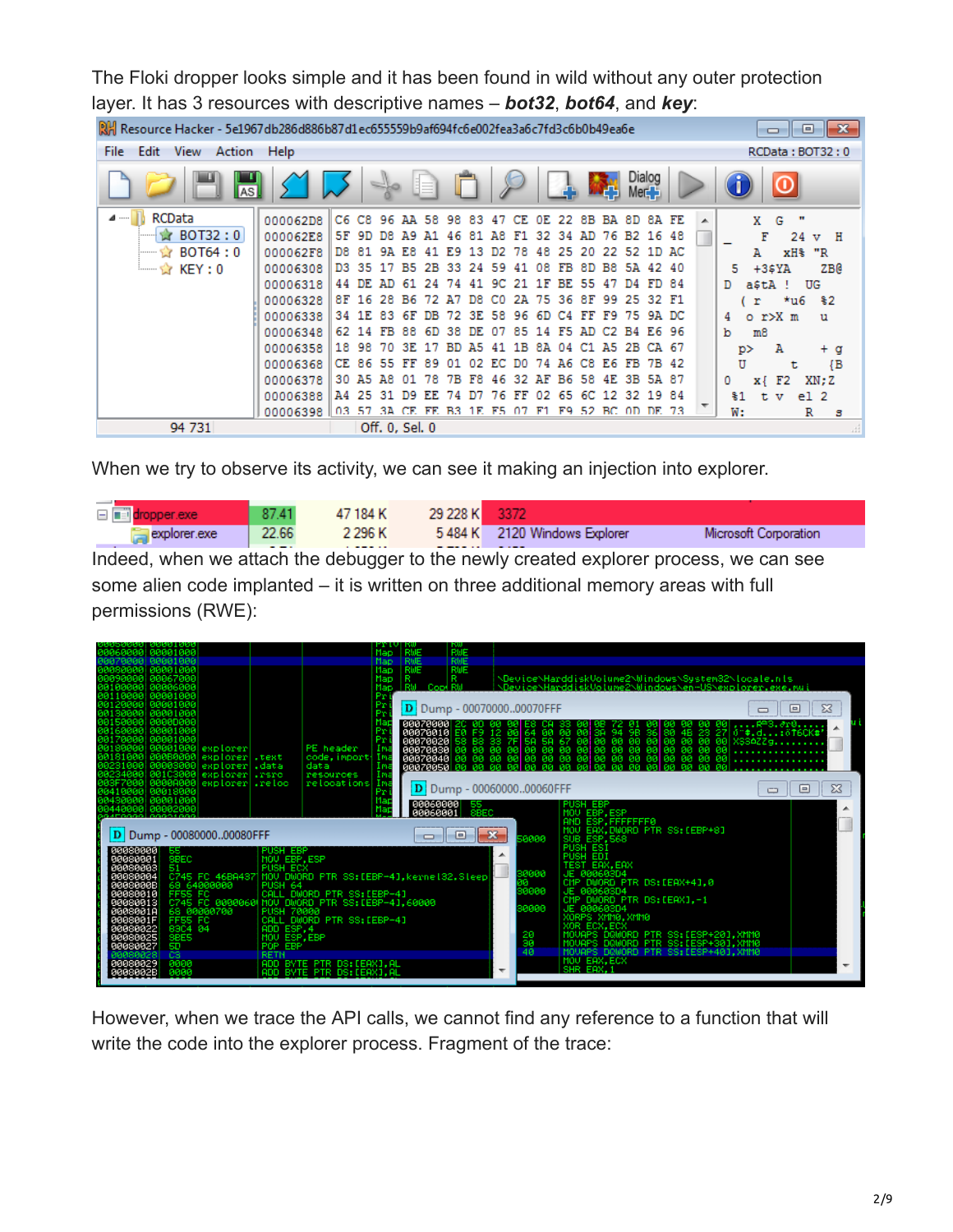```
[...]
28a8;called module: C:\Windows\system32\kernel32.dll:CreateProcessW
210f;called module: C:\Windows\system32\kernel32.dll:IsWow64Process
1d94;called module: C:\Windows\SYSTEM32\ntdll.dll:ZwClose
210f;called module: C:\Windows\system32\kernel32.dll:IsWow64Process
1d94;called module: C:\Windows\SYSTEM32\ntdll.dll:ZwClose
292c;called module: C:\Windows\system32\kernel32.dll:DuplicateHandle
210f;called module: C:\Windows\system32\kernel32.dll:IsWow64Process
1d94;called module: C:\Windows\SYSTEM32\ntdll.dll:ZwClose
2a1e;called module: C:\Windows\system32\kernel32.dll:GetThreadContext
2a37;called module: C:\Windows\system32\kernel32.dll:SetThreadContext
210f;called module: C:\Windows\system32\kernel32.dll:IsWow64Process
2aa1;called module: C:\Windows\system32\kernel32.dll:WaitForSingleObject
1818;called module: C:\Windows\system32\kernel32.dll:IsBadReadPtr
182a;called module: C:\Windows\SYSTEM32\ntdll.dll:RtlFreeHeap
2aad;called module: C:\Windows\system32\kernel32.dll:ExitProcess
```
We can see that a new process is created, and it's context is being changed – that suggests manipulation – but where is the write? In order to find an answer to this question, we will take a deep dive inside the code.

#### **Inside**

At the beginning, the dropper dynamically loads some of the required imports:

```
00402679 push
                 ebp
                 ebp, esp
0040267A mov
                 esp, OFFFFFFF8h
0040267C and
                 esp, 634h
0040267F sub
00402685 push
                 ebx
00402686 push
                 esi
00402687 push
                 edi
                 load imports by hashes
00402688 call
                 ebx, ebx
0040268D xor
                                  : CRC("ndll.dll") ^ 0x58E5
0040268F push
                 84C006A5h
00402694 mou
                 syscalls_array, ebx
0040269A mov
                 syscalls num, ebx
                 search and open ntdll
004026A0 call
004026A5 mov
                 [esp+640h+var 62C], eax
004026A9 cmp
                 eax, OFFFFFFFFh
```
The used approach depicts, that the author was trying not to leave any artifacts that could allow for easy detection of what modules and functions are going to be used. Instead of loading DLLs by their names, it picks them enumerating all the DLLs in the system32 directory: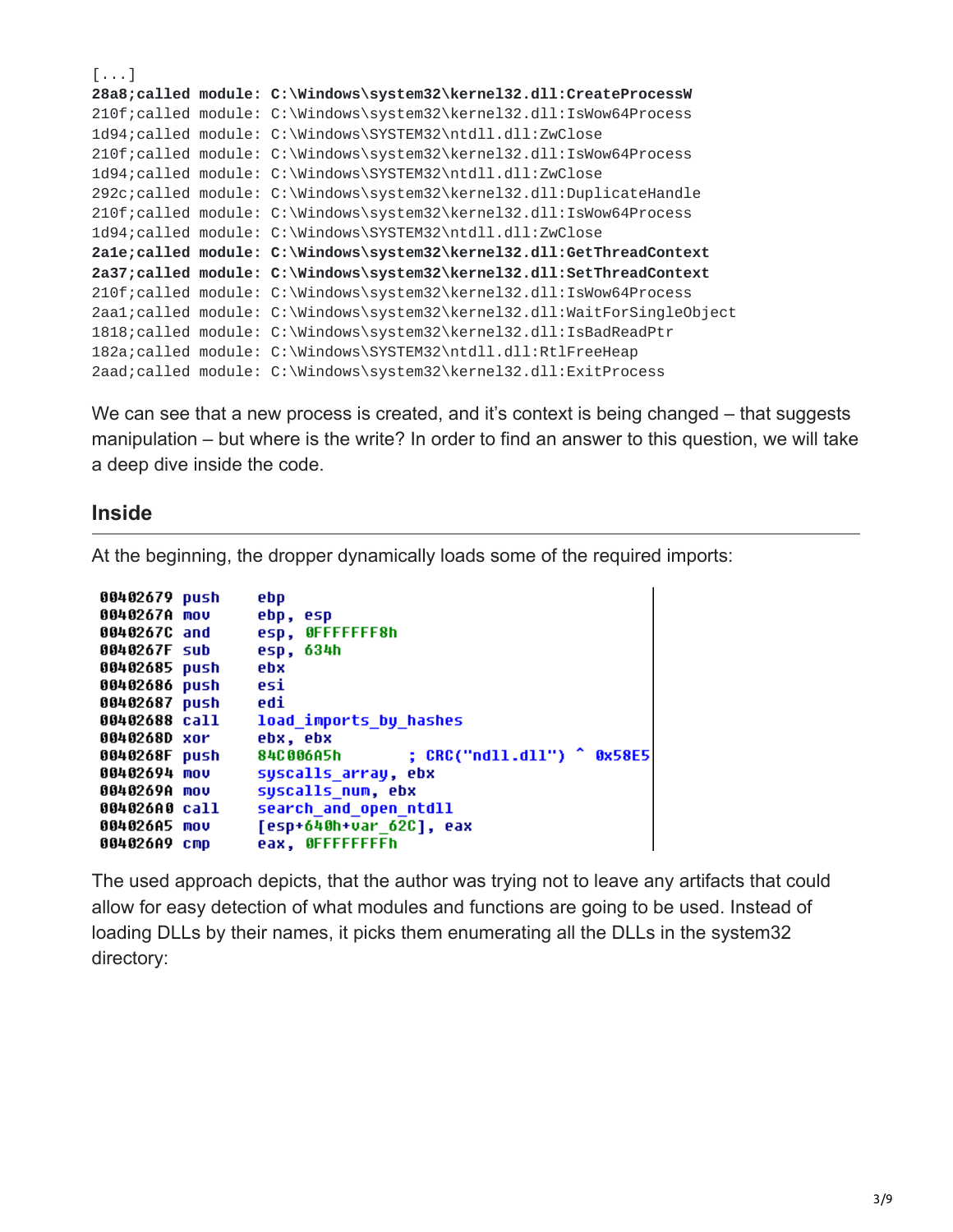| 004013CB      |                  | CMP EAX.ESI                        |                         |
|---------------|------------------|------------------------------------|-------------------------|
| 004013CD      | $\cdot$          | JE SHORT dropper.004013DC          |                         |
| 004013CF      |                  | PUSH dropper.00401068              | UNICODE "\\*.dll"       |
|               |                  |                                    |                         |
| 004013D4      |                  | LEA EAX, <mark>[LOCAL.2]</mark>    |                         |
| 004013D7      | ٠                | CALL dropper.00401998              |                         |
| 004013DC      | $\mathcal{P}$    | LEA EAX, LLOCAL. 151]              |                         |
| 004013E2      | $\blacksquare$   | PUSH EAX                           | wininet.760D0000        |
| 004013E3      | $\blacksquare$   | PUSH [LOCAL.2]                     |                         |
| 004013E6      |                  | DWORD PTR DS: [0x407FB0]<br>CALL.  | kernel32.FindFirstFileW |
| 004013EC      |                  |                                    | wininet.760D0000        |
|               | $\blacksquare$   | MOV EDI, EAX                       |                         |
| 004013EE      |                  | <u>CMP EDI,-0x1</u>                |                         |
| 004013F1      | $\cdot$          | JE SHORT dropper.00401445          |                         |
| 004013F3      | ⋋                | rLEA EBX, <mark>[LOCAL.140]</mark> |                         |
| 004013F9      |                  | CALL dropper.004018BE              |                         |
| 004013FE      |                  | MOV ESI, EAX                       | wininet.760D0000        |
| 00401400      |                  | <u>TEST ESI, ESI</u>               |                         |
|               |                  |                                    |                         |
| 00401402      | $\cdot$          | SHORT dropper.00401421<br>JE       |                         |
| 00401404      | $\blacksquare$   | MOU ECX, ESI                       |                         |
| 00401406      |                  | CALL dropper.004019E4              |                         |
| 0040140B      | $\blacksquare$   | <b>PUSH EAX</b>                    | wininet.760D0000        |
| 0040140C      | $\blacksquare$   | <b>PUSH ESI</b>                    |                         |
| 0040140D      | $\blacksquare$   | dropper.00401C9C<br>CALL           | ere32                   |
| 00401412      |                  | XOR EAX 0858E5                     |                         |
| 00401417      | $\blacksquare$   |                                    |                         |
|               | ٠                | CMP EAX LARG.1]                    |                         |
| 0040141A      | $\cdot$          | JE SHORT dropper.00401435          |                         |
| 0040141C      |                  | CALL dropper.00401811              |                         |
| 00401421      | $\mathcal{P}$    | LEA EAX. <mark>[LOCAL.151]</mark>  |                         |
| 00401427      | ٠                | PUSH EAX                           | wininet.760D0000        |
| 00401428      | $\blacksquare$   | PUSH EDI                           |                         |
| 00401429      |                  | DWORD PTR DS: [0x407F10]<br>CALL   | kernel32.FindNextFileW  |
|               |                  |                                    | wininet.760D0000        |
| 0040142F      |                  | TEST EAX, EAX                      |                         |
| 00401431      | $\cdot^{\wedge}$ | SHORT dropper.004013F3             |                         |
| 00401433      | $\cdot$          | JMP SHORT dropper.00401445         |                         |
| 00401435      | ⋋                | LEA EAX, [LOCAL. 140]              |                         |
| 0040143B      |                  | PUSH EAX                           | wininet.760D0000        |
| 00401430      |                  | CALL DWORD PTR DS: [0x408030]      | kernel32.LoadLibraryW   |
| 00401442      |                  | MOV [LOCAL.3].EAX                  | wininet.760D0000        |
|               | ٠                | PUSH EDI                           |                         |
|               |                  |                                    |                         |
| 00401445      | ⋟                |                                    |                         |
| 00401446      | $\blacksquare$   | CALL DWORD PTR DS:[0x407F40]       | kernel32.FindClose      |
| 0040144C<br>I |                  | MOV ESI, <mark>[LOCAL.2]</mark>    |                         |

For the sake of obfuscation, it doesn't use string comparison. Instead, it calculates a checksum of each found name. The checksum is created by CRC32 from the name XORed with some hardcoded value, that is constant for a particular sample (in the described sample it is 0x58E5):

| 00401404 mov  | ecx, esi   |
|---------------|------------|
| 00401406 call | str len    |
| 0040140B push | eax        |
| 0040140C push | esi        |
| 0040140D call | crc32      |
| 00401412 xor  | eax, 58E5h |

The resulting checksums are compared with the expected value, till the appropriate module is found and loaded. In similar way the export table of a particular module is enumerated and the required functions are being resolved.

After the initial imports load, exactly the same method is used to search NTDLL.DLL.

As we know, NTDLL.DLL provides an interface to execute native system calls. Every version of Windows may use a different number of a syscall in order to do the same thing. That's why it is recommended to use them via wrappers, that we can find among functions exported by NTDLL. For example, this is how the implementation of the *NtAllocateVirtualMemory* may look on Windows 7: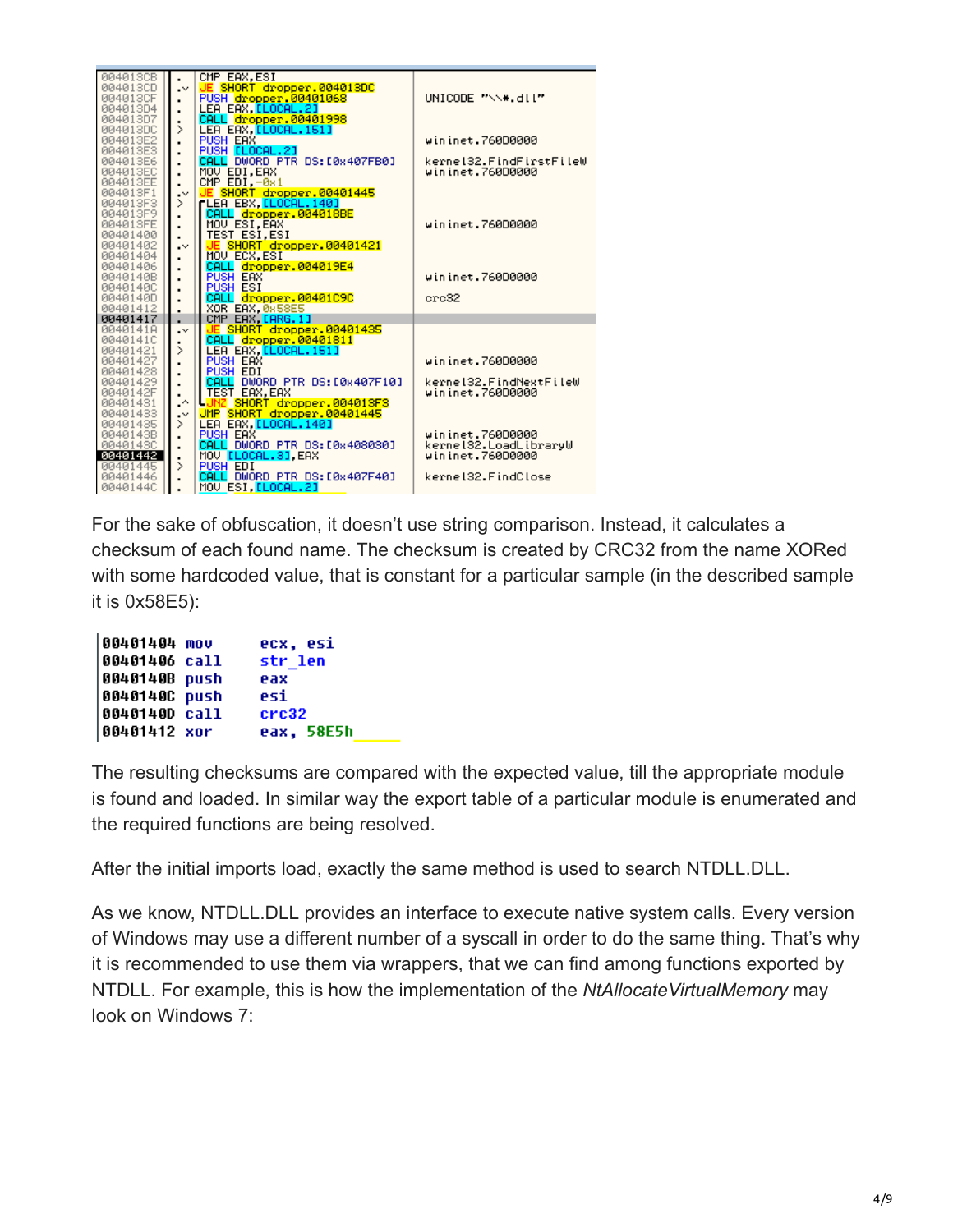|       | Hex        | Disasm                |
|-------|------------|-----------------------|
| 452D8 | B813000000 | MOV EAX, OX13         |
| 452DD | BA0003FE7F | MOV EDX, OX7FFE0300   |
| 452E2 | FF12       | CALL DWORD NEAR [EDX] |
| 452E4 | C21800     | RET OX18              |
| 452E7 | 90         | <b>NOP</b>            |

Another variant, from Windows 8 looks a bit different:

|       | Hex        | Disasm          |
|-------|------------|-----------------|
| 6C1D0 | B89B010000 | MOV EAX, OX19B  |
| 6C1D5 | E803000000 | CALL OX6A26C1DD |
| 6C1DA | C21800     | RET OX18        |
| 6C1DD | 8BD4       | MOV EDX, ESP    |
| 6C1DF | 0F34       | <b>SYSENTER</b> |
| 6C1E1 | CЗ         | RET             |

The common part is, that the number of the syscall to be executed is moved into the EAX register.

The dropper loads NTDLL into the memory and extracts syscalls from selected functions*:*

- **0 : NtCreateSection**
- **1 : NtMapViewOfSection**
- 2 : ZwAllocateVirtualMemory
- 3 : ZwWriteVirtualMemory
- 4 : NtProtectVirtualMemory
- **5 : NtResumeThread**
- 6 : ZwOpenProcess
- 7 : NtDuplicateObject
- 8 : NtUnmapViewOfSection

It checks a beginning of each function's code by comparing it with *0xB8*, that is a bytecode for moving a value into EAX:

| 凶降                                            |                                                          |
|-----------------------------------------------|----------------------------------------------------------|
| 00402003 movzx<br> 00402006 mov               | edx, word ptr [ebx]<br>esi, [edi+1Ch]                    |
| 00402009 lea<br> 0040200C mov<br>0040200F add | edx, [esi+edx*4]<br>esi, [edx+eax]<br>esi, eax           |
| 00402011 cmp<br>00402014 inz                  | byte ptr [esi], 0B8h ; MOV EAX,imm32<br>short loc 40206E |

If the check passed, the syscall value, that was moved into EAX, is extracted and stored in a buffer: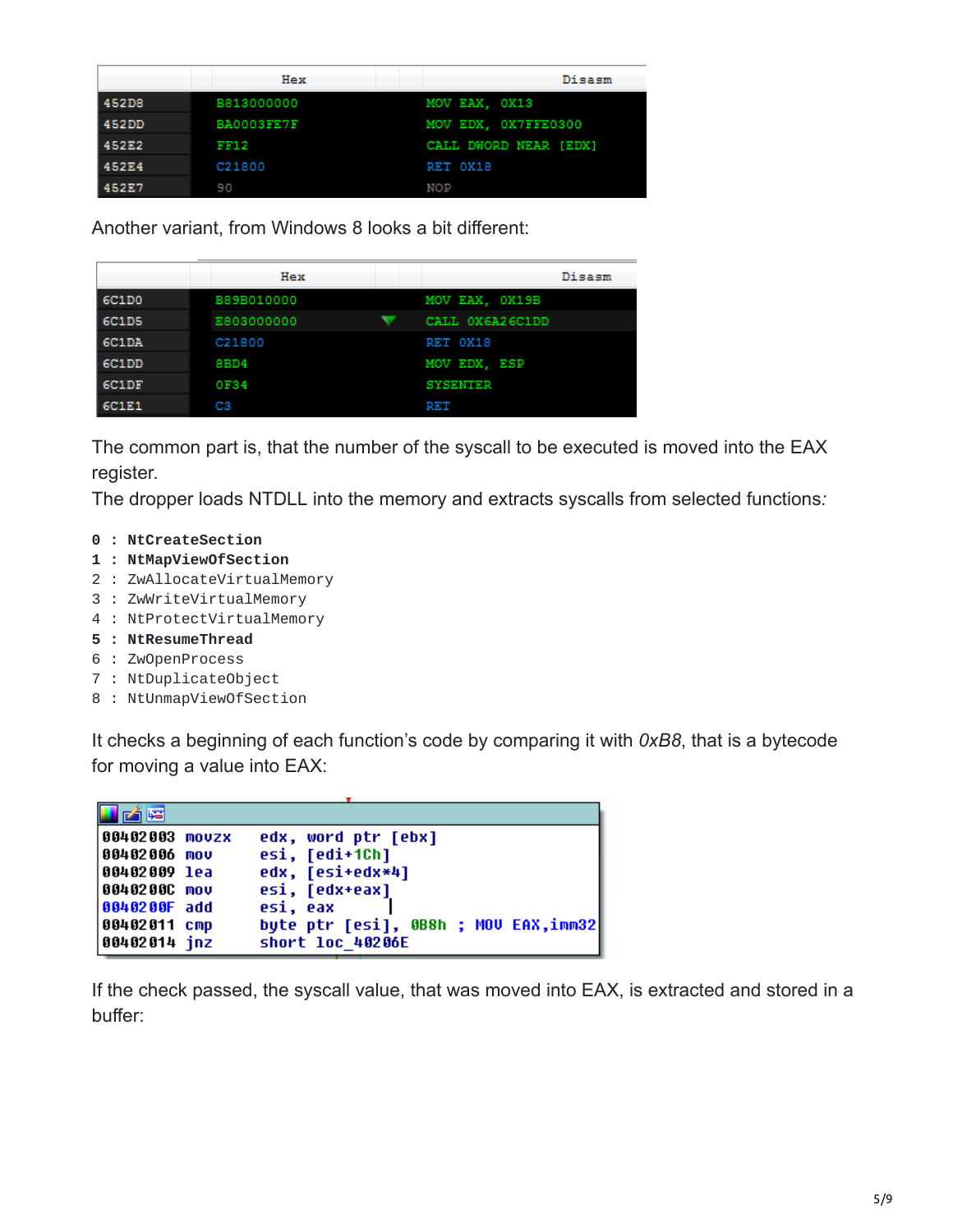```
00402045 and
                 [ebp+syscall buf], 0
00402049 push
                 п
                                  ; 4 bytes - syscall value length
                                  ; move pointer by 1 byte
0040204B lea
                 ecx, [esi+1]
0040204E push
                 ecx
                 ecx, [ebp+syscall buf]
0040204F lea
00402052 push
                 ecx
00402053 call
                 copy bytes
00402058 mov
                 ecx, [ebp+syscall buf]
0040205B inc
                 [ebp+counter]
```
Then, when the dropper wants to call some of the functions, it uses those extracted values. The number of the syscall is fetched from the array where it was saved, and copied to EAX. Parameters of the function are pushed on the stack. The pointer to the parameters is loaded into EDX – and the syscall is triggered by with the help of an interrupt – *INT 0x2E:*

```
0040212E
0040212E make syscall proc near
0040212E
0040212E arq 4= byte ptr 8
0040212E
0040212E lea
                 esp, [esp]
00402131 lea
                 esp, [esp]
00402134 lea
                 edx, [esp+arg_4]
                                  ; DOS 2+ internal - EXECUTE COMMAND
00402138 int
                 2Eh.
00402138
                                  ; DS:SI -> counted CR-terminated command strinq
0040213A retn
0040213A make_syscall endp
```
That's how the functions *NtCreateSection*, *NtMapViewOfSection* and *NtResumeThread* are being called. Those were the missing elements of the API calls' trace, so it explains a lot!

Example 1 – dropper makes a call that is the equivalent of calling the function *NtCreateSection*:

| $ C $ *G.P.U* - main thread, module dymasa                                                                                                                                                                                                  |                 |                                                                                                                       |  |  |  |  |  |  |  |  |  |  |
|---------------------------------------------------------------------------------------------------------------------------------------------------------------------------------------------------------------------------------------------|-----------------|-----------------------------------------------------------------------------------------------------------------------|--|--|--|--|--|--|--|--|--|--|
| LEA ESP, DWORD PTR SS: LESPI<br>00402710<br>00402713<br>LEA EDX. DWORD PTR SS: [ESP+0x8]<br>INT 0x2E<br>00402719<br><b>RETN</b><br>PUSH 0x0<br>0040271A<br>ГŚ<br>CALL dynasa.004026FD<br>0040271C<br>CALL dynasa.0040270D<br>00402721<br>ι. | NtCreateSection | Registers (FPU)<br>00000054<br>EAX.<br>ECX 00250AF8<br>0012F874<br>EDX.<br><b>EBX</b><br>00000000<br>0012F86C<br>ESP. |  |  |  |  |  |  |  |  |  |  |
| RETN 081C<br>00402726<br>ι.                                                                                                                                                                                                                 |                 | EBP.<br>0012F8E4<br>ESI.<br>00000000<br>EDI.<br>0012F914<br>EIP 00402717 dymasa.00402717                              |  |  |  |  |  |  |  |  |  |  |
| 0012F914<br>0012F874<br>H 0012F878<br>0000000E<br>0012F87C<br>00000000<br>0012F900<br>0012F880<br>0012F884<br>00000040<br>0012F888<br>08000000<br>0012F88C<br>00000000                                                                      |                 |                                                                                                                       |  |  |  |  |  |  |  |  |  |  |
| 0012F890<br>00000000<br>0012F894<br>00000000<br>0012F898<br>00000000                                                                                                                                                                        |                 |                                                                                                                       |  |  |  |  |  |  |  |  |  |  |

Example 2 – the dropper mapped a section by using a syscall – it is an equivalent of calling the function *NtMapViewOfSection*: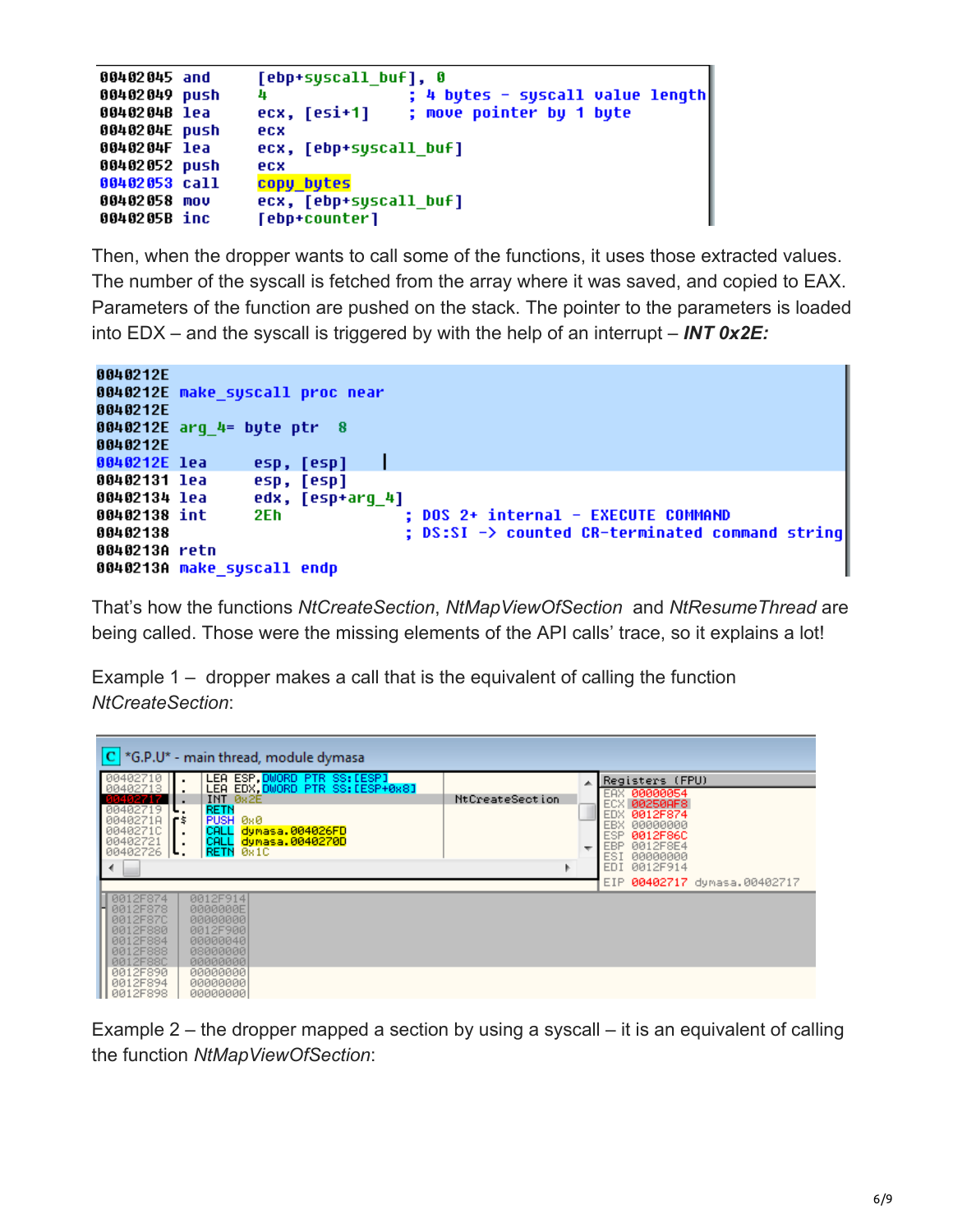| $\mathsf{C}$ *G.P.U* - main thread, module dymasa                                                                                                                                                                                                                                                  |                                                                                  |                                                |                                   |                                                      |  |                                                                                                                                                                                                                                                                                |                                                                                                                         |                                                                                        |                                                                                                                     |  |    |  |
|----------------------------------------------------------------------------------------------------------------------------------------------------------------------------------------------------------------------------------------------------------------------------------------------------|----------------------------------------------------------------------------------|------------------------------------------------|-----------------------------------|------------------------------------------------------|--|--------------------------------------------------------------------------------------------------------------------------------------------------------------------------------------------------------------------------------------------------------------------------------|-------------------------------------------------------------------------------------------------------------------------|----------------------------------------------------------------------------------------|---------------------------------------------------------------------------------------------------------------------|--|----|--|
| RETN 084<br>00402708<br>∣⊾.<br>LEA ESP.DWORD PTR SS:[ESP]<br>LEA ESP.DWORD PTR SS:[ESP]<br>0040270D<br>l F S<br>00402710<br>LEA EDX. DWORD PTR SS: [ESP+0x8]<br>00402713<br>INT 0x2E<br>NtMapViewOfSecton<br>00402717<br>00402719<br><b>RETN</b><br>PUSH 0x0<br>$00402710$   $\pm$<br>M Memory map |                                                                                  |                                                |                                   |                                                      |  |                                                                                                                                                                                                                                                                                |                                                                                                                         |                                                                                        | Registers (FPU)<br>EAX 00000000<br>ECX 00EA0001<br>EDX FFFFFFFF<br>EBX 0012F910<br>ESP.<br>0012F844<br>FRP 0012F8F0 |  |    |  |
| Address Size                                                                                                                                                                                                                                                                                       |                                                                                  | Owner                                          | Section                           | <b>Contains</b>                                      |  | Type                                                                                                                                                                                                                                                                           | <b>Access</b>                                                                                                           |                                                                                        | Initial access Ma                                                                                                   |  |    |  |
| 001C0000 00067000<br>00230000  00009000<br>002F00001<br>00300000  000DD000<br>00400000<br>00401000<br>00405000<br>004090001<br>0043D000<br>00440000<br>00550000 00001000<br>00560000 00001000<br>00570000 00003000<br>00580000 0011D000<br>0127D000 00002000                                       | 00003000<br>00001000<br>00004000<br>00004000<br>00034000<br>00001000<br>00101000 | dynasa<br>dynasa<br>dynasa<br>dynasa<br>dynasa | .text<br>.data<br>.rsrc<br>.reloc | PE header<br>SFX, code, imports<br>data<br>resources |  | 00041002<br>Map<br>00041002<br>Map i<br>00041002<br>Map.<br>Priv 00021004<br>Imag 01001002<br>Imag 01001002<br>Imag 01001002<br>Imag 01001002<br>Imag 01001002<br>00041002<br>Map i<br>Priv 00021004<br>Map.<br>00041040<br>Priv 00021004<br>00041002<br>Map.<br>Priv 00021104 | R<br>R<br>R<br>RW<br>R<br>$_{\rm R}^{\rm R}$<br>$_{\rm R}^{\rm R}$<br>R<br>RW<br><b>RWE</b><br>RW<br>R<br>RW<br>Guarded | RRR<br>RW<br>RWE<br>RWE<br>RWE<br>RWE<br>RWE<br>R<br>RW<br><b>RWE</b><br>RW<br>R<br>RW |                                                                                                                     |  | ND |  |

Once the memory is prepared, the shellcode is copied there:

| <b>66461905</b> | <b>FUOR EMA</b><br>$\blacksquare$                                                                                                                                                                                                             |                          |
|-----------------|-----------------------------------------------------------------------------------------------------------------------------------------------------------------------------------------------------------------------------------------------|--------------------------|
| 004015C3        | PUSH DWORD PTR SS: [ESP+0x58]<br>٠                                                                                                                                                                                                            |                          |
| 00401507        | PUSH DWORD PTR SS: [ESP+0x28]<br>٠                                                                                                                                                                                                            | ntdll.777C6570           |
| 004015CB        | $PUSH = 0 \times 1$                                                                                                                                                                                                                           |                          |
| 004015CD        | CALL DWORD PTR DS: [0x4071B4]                                                                                                                                                                                                                 | kernel32.DuplicateHandle |
| 004015D3        | PUSH 0x2<br>٠                                                                                                                                                                                                                                 |                          |
| 004015D5        | PUSH EBX<br>٠                                                                                                                                                                                                                                 |                          |
| 004015D6        | PUSH EBX                                                                                                                                                                                                                                      |                          |
| 004015D7        | LEA EAX. DWORD PTR SS: [ESP+0xC8]                                                                                                                                                                                                             |                          |
| 004015DE        | PUSH EAX<br>٠                                                                                                                                                                                                                                 |                          |
| 004015DF        | PUSH DWORD PTR SS: [ESP+0x58]                                                                                                                                                                                                                 |                          |
| 004015E3        | PUSH DWORD PTR SS: [ESP+0x70]<br>$\cdot$                                                                                                                                                                                                      |                          |
| 004015E7        | $PUSH = 0 \times 1$                                                                                                                                                                                                                           |                          |
| 004015E9        | CALL DWORD PTR DS:[0x4071B4]                                                                                                                                                                                                                  | kernel32.DuplicateHandle |
| 004015EF        | PUSH 0x4                                                                                                                                                                                                                                      |                          |
| 004015F1        | POP EAX                                                                                                                                                                                                                                       |                          |
| 004015F2        | PUSH EAX<br>٠                                                                                                                                                                                                                                 |                          |
| 004015F3        | PUSH dynasa.00407170                                                                                                                                                                                                                          |                          |
| 004015F8        | LEA ECX.DWORD PTR SS: [ESP+0x27]                                                                                                                                                                                                              |                          |
| 004015FC        | PUSH ECX<br>٠                                                                                                                                                                                                                                 | kerne132.771BEBF7        |
| 004015FD        | MOV DWORD PTR SS:[ESP+0x24],0x51EC8B55<br>MOV DWORD PTR SS:[ESP+0x28],0xFC45C7<br>MOV DWORD PTR SS:[ESP+0x2C],0x68000000                                                                                                                      | the hook content         |
| 00401605        |                                                                                                                                                                                                                                               |                          |
| 0040160D        |                                                                                                                                                                                                                                               |                          |
| 00401615        | MOV DWORD PTR SS: [ESP+0x30] EBX                                                                                                                                                                                                              |                          |
| 00401619        | MOV DWORD PTR SS: [ESP+0x34] 0xC7FC55FF                                                                                                                                                                                                       |                          |
| 00401621        | MOV DWORD PTR SSIIESP+0x381,0xFC45<br>MOV DWORD PTR SSIIESP+0x3C1,0x680000<br>MOV DWORD PTR SSIIESP+0x3C1,0x680000<br>MOV DWORD PTR SSIIESP+0x441,0xC483FC55<br>MOV DWORD PTR SSIIESP+0x481,0x5DE58B04<br>MOV DWORD PTR SSIIESP+0x481,0x5DE58 |                          |
| 00401629        |                                                                                                                                                                                                                                               |                          |
| 00401631        | ٠                                                                                                                                                                                                                                             |                          |
| 00401639        | ٠                                                                                                                                                                                                                                             |                          |
| 00401641        |                                                                                                                                                                                                                                               |                          |
| 00401649        | MOU BYTE PTR SS: LESP+0x4C1 0xC3<br>$\cdot$                                                                                                                                                                                                   |                          |
| 0040164E        | CALL dynasa.00401E10<br>$\blacksquare$                                                                                                                                                                                                        |                          |
| 00401653        | PUSH EAX<br>٠                                                                                                                                                                                                                                 |                          |
| 00401654        | LEA ECX, DWORD PTR SS: [ESP+0x48]<br>$\cdot$                                                                                                                                                                                                  |                          |
| 00401658        | PUSH ECX                                                                                                                                                                                                                                      | kernel32.771BEBF7        |
| 00401659        | LEA ECX, DWORD PTR SS: [ESP+0x36]                                                                                                                                                                                                             | .                        |
|                 |                                                                                                                                                                                                                                               |                          |

After the preparations, those sections are mapped into the context of the explorer process, that has been created as suspended. Using *SetThreadContext*, it's Entry Point is being redirected to the injected memory page. When the explorer process is being resumed, the new code executes and proceeds with unpacking the malicious core.

At this point of the injection, it's malicious core is not yet revealed – it's decryption process takes place inside the shellcode implanted in the *explorer*. This is also additional countermeasure that this dropper takes against detection tools.

Another trick that this bot uses, is a defense against inline hooking – a method utilized by various monitoring tools. All the mapped DLLs are compared with their raw versions, read from the disk by the dropper. If any anomaly is detected, the dropper overwrites the mapped DLL by the code copied from it's raw version. As a results, the functions are getting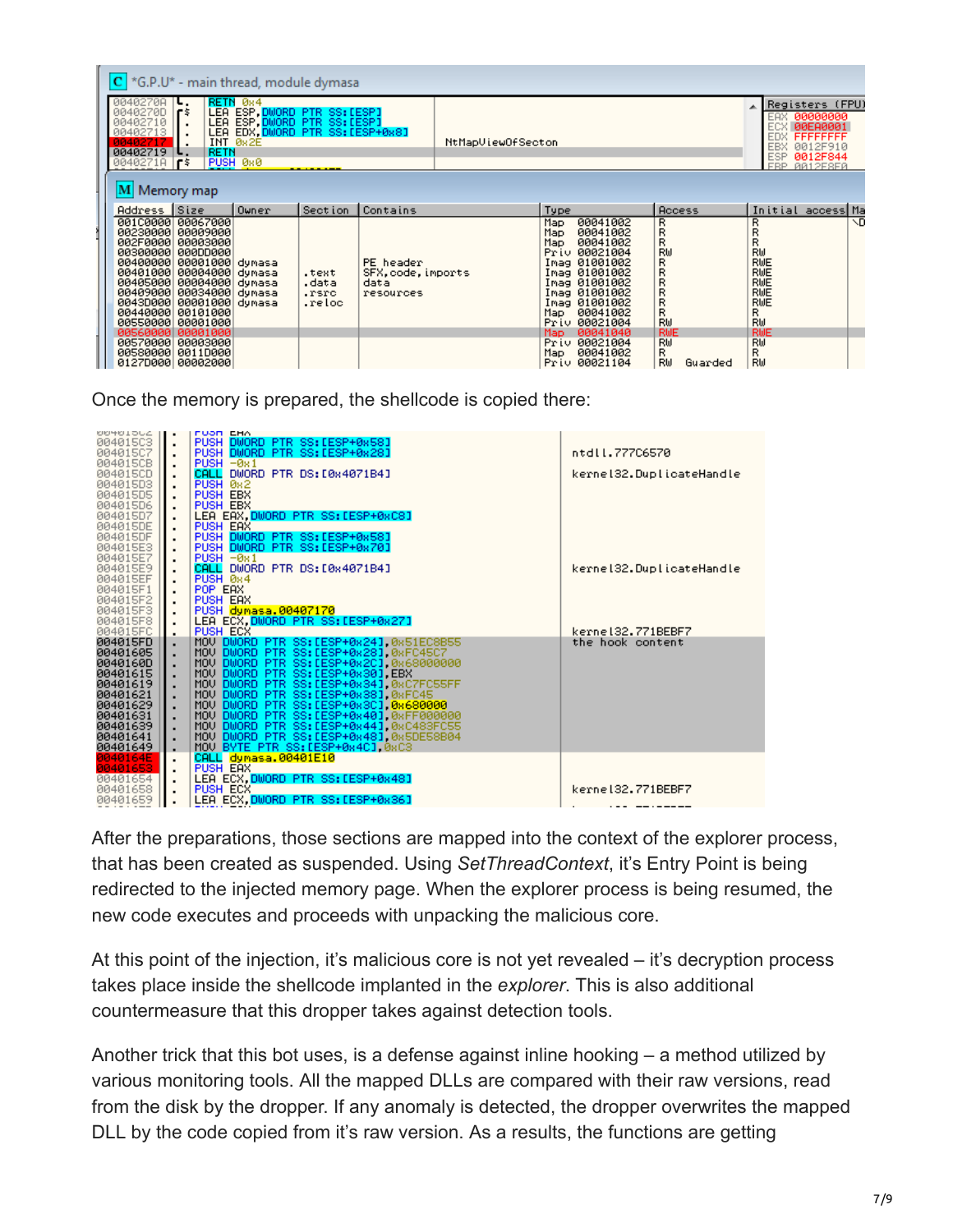"unhooked" and the monitoring programs are loosing the trace on the executed calls. Example from Cuckoo – the unhooking procedure was executed after calling *NtGetThreadContext* – as a result the sandbox lost control over executed calls:

| 2016-11-07 04:39:06,453 | <b>CreateProcessInternalW</b> | ApplicationName:<br>C: \WINDOWS<br>\explorer.exe<br>ProcessId: 1924<br>CommandLine:<br>ThreadHandle:<br>0x000000c4<br>ProcessHandle:<br>0x000000c0<br>ThreadId: 580<br>CreationFlags:<br>0x08000004 | success |
|-------------------------|-------------------------------|-----------------------------------------------------------------------------------------------------------------------------------------------------------------------------------------------------|---------|
| 2016-11-07 04:39:06,453 | NtGetContextThread            | ThreadHandle:<br>0x000000c4                                                                                                                                                                         | success |
| 2016-11-07 04:39:06,674 | anomaly                       | ThreadIdentifier: 584<br>Subcategory: unhook<br>Message: Function was<br>unhooked/restored!<br>FunctionName:<br>LdrLoadDll                                                                          | success |
| 2016-11-07 04:39:06,674 | anomaly                       | ThreadIdentifier: 584                                                                                                                                                                               | success |

# **Conclusion**

The illustrated concept is not novel, however it was utilized in an interesting way. Many programs detect malicious activity by monitoring API calls, that are most often misused by malware. Also, applications used for automated analysis hooks API functions, in order to monitor where and how they are being used. The presented method allows to bypass them – at the same time being relatively easy to implement.

In this case, the author didn't use the full potential of the technique, because he could have implement all the injection-related functions via direct syscalls – instead, he chose to use only some subset, related to writing into remote memory area. Some other syscalls has been loaded but not used – it may suggest that the product is still under development. Creation of the new process and changing it's context still could be detected via API monitoring – and it was enough to rise alerts and make the dropper less stealthy than it was intended.

# **Appendix**